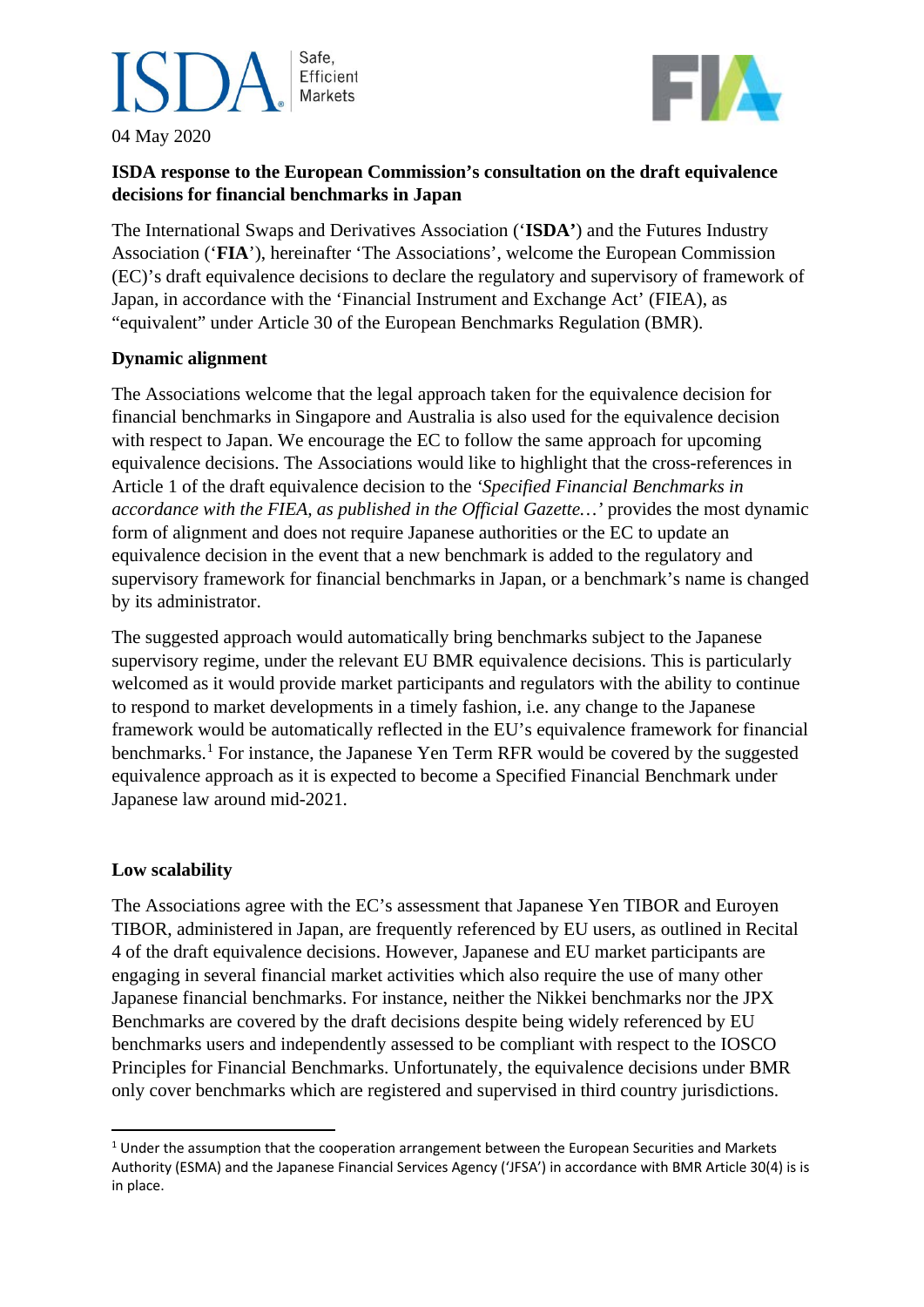# Safe, Efficient **Markets**



 This means EU supervised entities will not be able to use currently widely referenced Japanese benchmarks after the third-country BMR transition expiry of end-2021, and would be disadvantaged vis-à-vis firms operating in other jurisdictions. Unlike previous expectations when the BMR was drafted, third country jurisdictions either a) opted for benchmark regulations covering the largest interest rate benchmarks or b) did not implement any framework for financial benchmarks. As ISDA previously noted in its response to the European Commission's consultation on the review of the Benchmarks Regulation:

- o *"Equivalence is not a scalable solution because the vast majority of other jurisdictions have not introduced regulation similar to BMR.*
- o *Where jurisdictions have introduced regulations, they have only covered systemically important interest rate benchmarks and occasionally FX benchmarks.*
- o *This means that equivalence decisions, when they are given, are only provided on a benchmark-by-benchmark basis"*

In light of the above, given that Japan's regulatory framework with regards to financial services is known to be well defined, it is disappointing to note that an equivalence decision for financial benchmarks in Japan only covers two benchmarks. The Associations are not aware of any third country jurisdictions currently in the process of drafting or implementing legislation, ensuring the integrity of financial benchmarks, with such a wide scope as the EU BMR. Therefore, equivalence will remain characterised by extreme low scalability. To put this into perspective, it is important to note that the Index Industry Association estimates that there are over [2](#page-1-0).9 million benchmarks in use globally.<sup>2</sup> Unlike equivalence decisions for trading venues under Regulation (EU) No 600/2014 ('MiFIR') or CCPs under Regulation (EU) No 648/2012 ('EMIR'), which increase EU market participants' landscape to conduct important activities, equivalence decisions under the BMR are restricted in scope, i.e. only provide compliance for a few benchmarks per jurisdictions, and are, thus, less beneficial. The Associations sincerely hope that the ongoing BMR review process will rectify this acknowledged shortcoming of the EU BMR's equivalence framework with a view to reinforcing the EU's competitiveness at global level.

### **About ISDA**

Since 1985, ISDA has worked to make the global derivatives markets safer and more efficient. Today, ISDA has more than 900 member institutions from 72 countries. These members comprise a broad range of derivatives market participants, including corporations, investment managers, government and supranational entities, insurance companies, energy

<span id="page-1-0"></span><sup>2</sup> [http://www.indexindustry.org/2019/10/15/index-industry-associations-third-annual](https://urldefense.proofpoint.com/v2/url?u=http-3A__www.indexindustry.org_2019_10_15_index-2Dindustry-2Dassociations-2Dthird-2Dannual-2Dsurvey-2Dfinds-2D2-2D96-2Dmillion-2Dindexes-2Dglobally_&d=DwQGaQ&c=euGZstcaTDllvimEN8b7jXrwqOf-v5A_CdpgnVfiiMM&r=JopkxK8FtHwTIv8Ea-k0Qg&m=nHzdhw2ydrdx1QMaLQOU9cjtgvkmMsRI4SbiJPV8SEc&s=ykzs5F03KyLb9riiA30clYnnKDIPL2mdcjBKVnt7In0&e=)[survey-finds-2-96-million-indexes-globally/](https://urldefense.proofpoint.com/v2/url?u=http-3A__www.indexindustry.org_2019_10_15_index-2Dindustry-2Dassociations-2Dthird-2Dannual-2Dsurvey-2Dfinds-2D2-2D96-2Dmillion-2Dindexes-2Dglobally_&d=DwQGaQ&c=euGZstcaTDllvimEN8b7jXrwqOf-v5A_CdpgnVfiiMM&r=JopkxK8FtHwTIv8Ea-k0Qg&m=nHzdhw2ydrdx1QMaLQOU9cjtgvkmMsRI4SbiJPV8SEc&s=ykzs5F03KyLb9riiA30clYnnKDIPL2mdcjBKVnt7In0&e=)